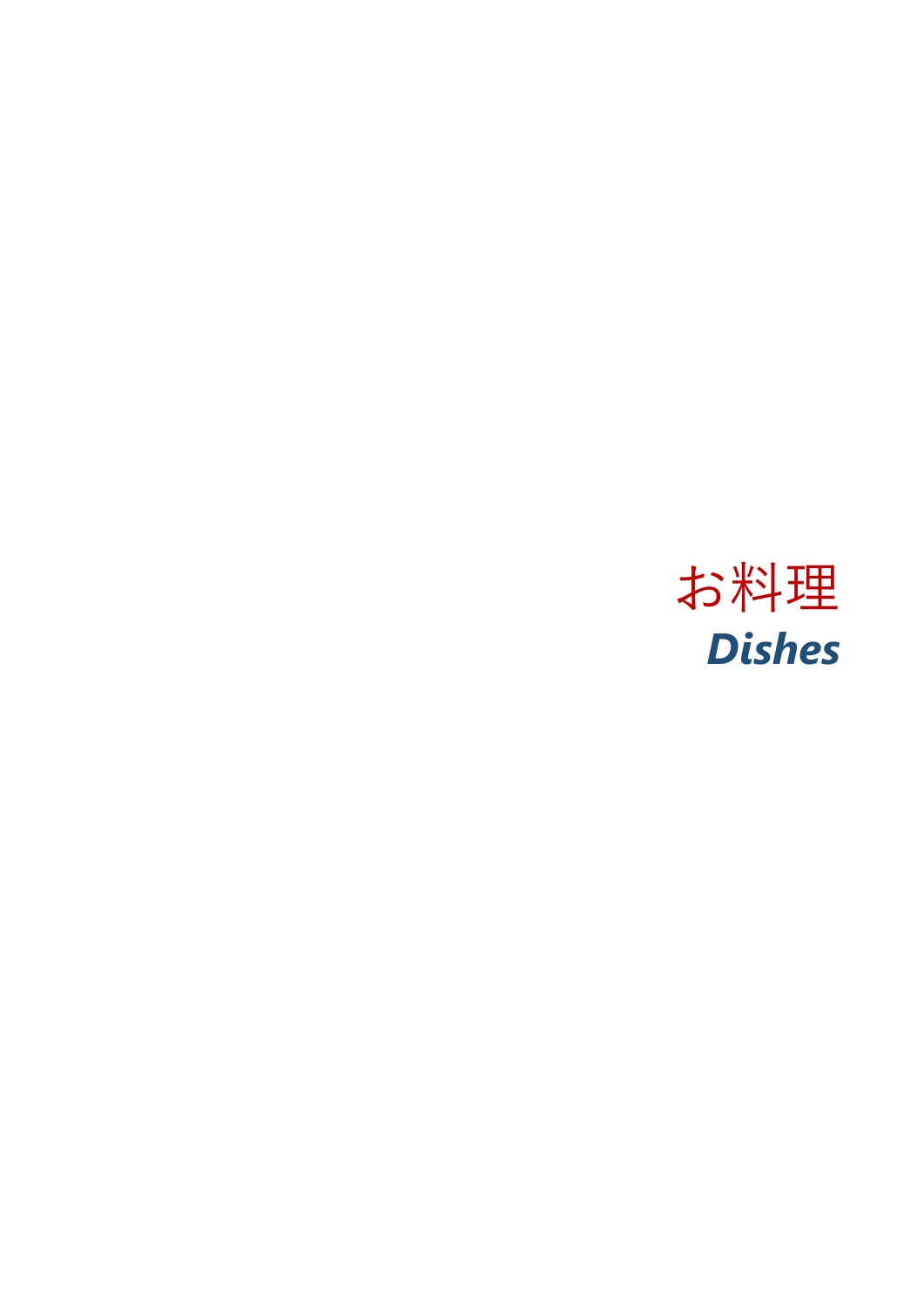## コース 御品書き

## 春コース *HARU COURSE*《旬を盛り込むスタンダード》

| 【前菜】 | 直送野菜と自家製惣菜<br>Appetizer, Organic Vegetables and Homemade Side Dish   |
|------|----------------------------------------------------------------------|
| 【御椀】 | 季節の椀物<br><b>Bowl of Seasonal Dish</b>                                |
| 【造里】 | 鮮魚と有機リーフのサラダ仕立て<br>Today's Fish and Green Salad                      |
| 【逸品】 | 本日の逸品<br>Today's Special Dish                                        |
| 【凌ぎ】 | 御凌ぎの一皿<br>Seasonal Dish                                              |
| 【主菜】 | 高知県産四万十豚 炭火焼 焼き野菜添え<br>Charcoal grilled SHIMANTO Pork and Vegetables |
| 【食事】 | 本日の鉄釜飯 味噌汁 香の物                                                       |
| 【甘味】 | Today's Iron-pot Rice Miso Soup and Pickles<br>デザート<br>Dessert       |

秋コース *AKI COURSE*《バランス良く組み合わせた一番人気》

| 【前菜】 | 直送野菜と自家製惣菜                                             |
|------|--------------------------------------------------------|
|      | Appetizer, Organic Vegetables and Homemade Side Dish   |
| 【御椀】 | 季節の椀物                                                  |
|      | <b>Bowl of Seasonal Dish</b>                           |
| 【造里】 | 旬魚のお造り                                                 |
|      | Assorted Seasonal Sashimi                              |
| 【逸品】 | 本日の逸品                                                  |
|      | Today's Special Dish                                   |
| 【魚介】 | 鮮魚の鉄板焼                                                 |
|      | Grilled Seasonal Seafood                               |
|      |                                                        |
| 【主菜】 | イベリコ豚ベジョータ 炭火焼 焼き野菜添え                                  |
|      | Charcoal grilled Iberian Pork "BELLOTA" and Vegetables |
| 【食事】 | 季節素材の鉄釜飯 味噌汁 香の物                                       |
|      | Seasonal Iron-pot Rice Miso Soup and Pickles           |
| 【甘味】 | デザート                                                   |
|      | Dessert                                                |

8,800

6,600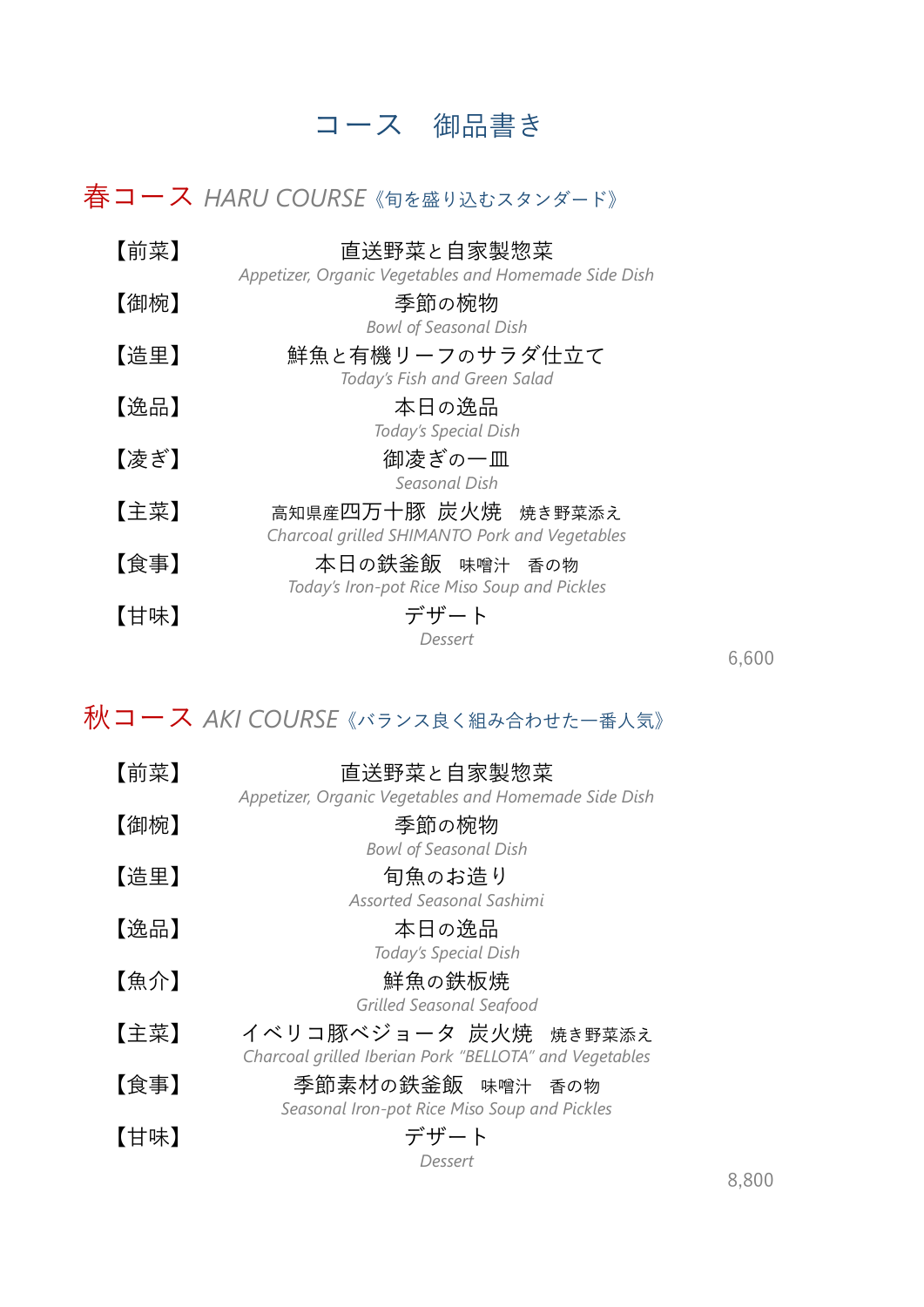

# 春秋コース *SHUNJU COURSE*《厳選素材をふんだんに》

| 【前菜】 | 直送野菜と自家製惣菜                                                                                                            |
|------|-----------------------------------------------------------------------------------------------------------------------|
| 【御凌】 | Appetizer, Organic Vegetables and Homemade Side Dish<br>生湯葉と出汁ジュレ<br>Fresh Soymilk Skin and Japanese soup stock Jelly |
| 【造里】 | 旬魚のお造り 盛り合わせ<br>Assorted Seasonal Sashimi                                                                             |
| 【御椀】 | 季節の椀物<br><b>Bowl of Seasonal Dish</b>                                                                                 |
| 【魚介】 | あわび 鉄板焼 肝クリームソース<br>Grilled Abalone with Cream Sauce                                                                  |
| 【主菜】 | 特選和牛 炭火焼 焼き野菜添え<br>Charcoal grilled Japanese Beef and Seasonal Vegetables                                             |
| 【食事】 | 季節素材の鉄釜飯 味噌汁 香の物<br>Special Iron-pot Rice Miso Soup and Pickles                                                       |
| 【甘味】 | デザートプレート<br><b>Special Dessert</b>                                                                                    |

11,000

#### 苦手な素材等がございましたらご相談ください 3種のコースの他、ご予約でお好みの特選素材やベジタリアンコース等もご用意可能です

当日の入荷により素材、調理法を変更させていただく場合がございます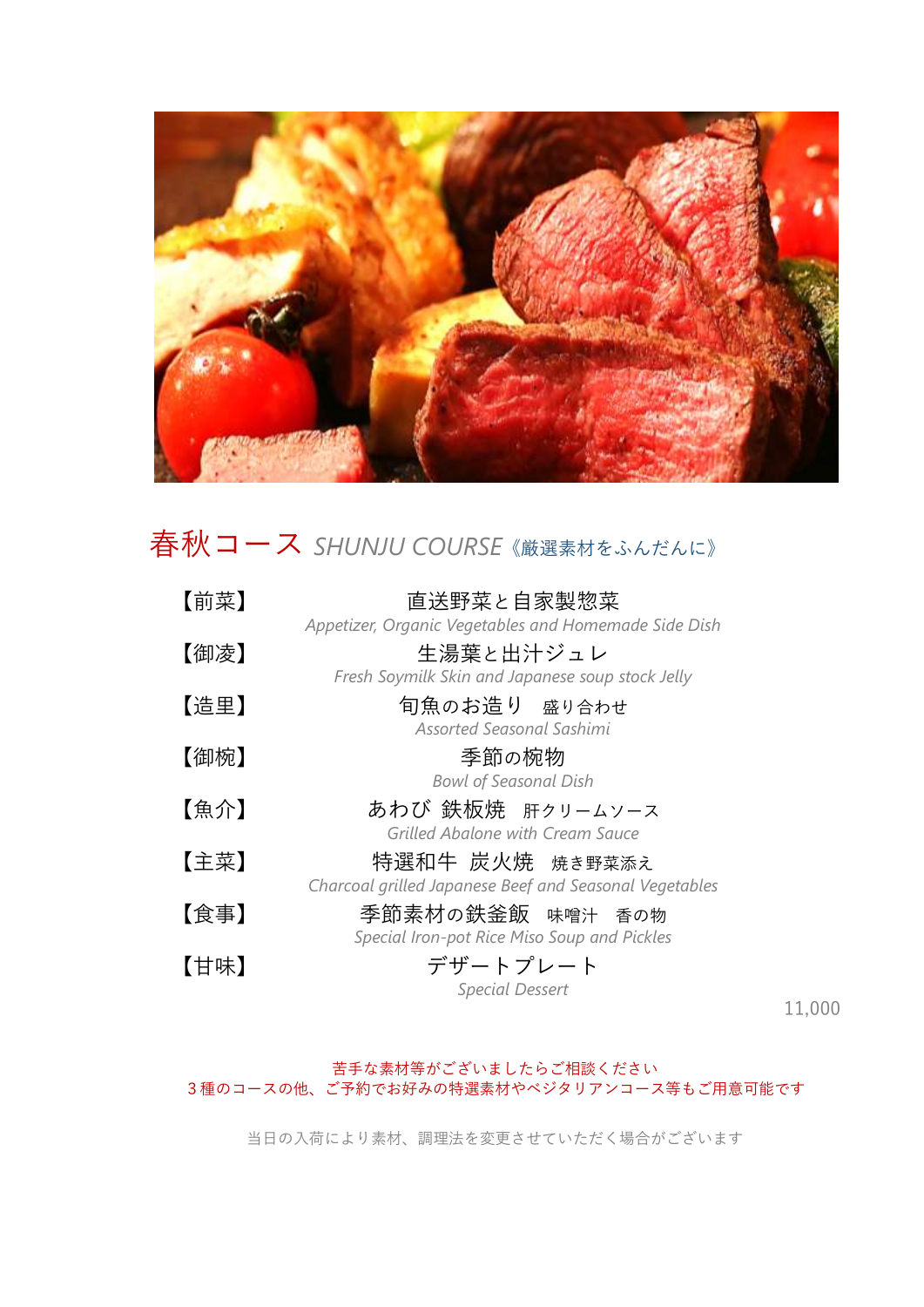

#### 冷製トマトの西京煮 830

*Simmered Tomato with Saikyou Miso, Served Cold* トマト出汁と西京味噌で炊き冷製に。クリームチーズとご一緒にどうぞ。

### 葉野菜サラダ 1,320

*Green Leaf Salad* 彩り豊かな野菜を、シンプルに酸味を効かせた味付けで。

## 冷製とうもろこし饅頭 スープ仕立て 1,600

*Steamed Corn Dumpling with Corn Soup* とうもろこしの甘みを生かせて。お食事の前菜にもおすすめです。

### 有機野菜のせいろ蒸し 1,650

*Steamed Vegetables in a Bamboo Basket* バーニャカウダとマース塩を添えて。

## 季節野菜の山椒餡かけ 1,650

*Deep fried Vegetables dressed with thick starchy SANSHO sauce* 鰹出汁の山椒餡をかけて。

## 丸茄子の醤油麹焼き トマトコンフィ添え イング 1,760

*Grilled Eggplant with Soy sauce rice malt and Miso, with Tomato confit* 白味噌を加えた醤油麹を塗り、焼き上げました。トマトの酸味、甘みとともに。



冷製とうもろこし饅頭 スープ仕立て インファイン カ茄子の醤油麹焼き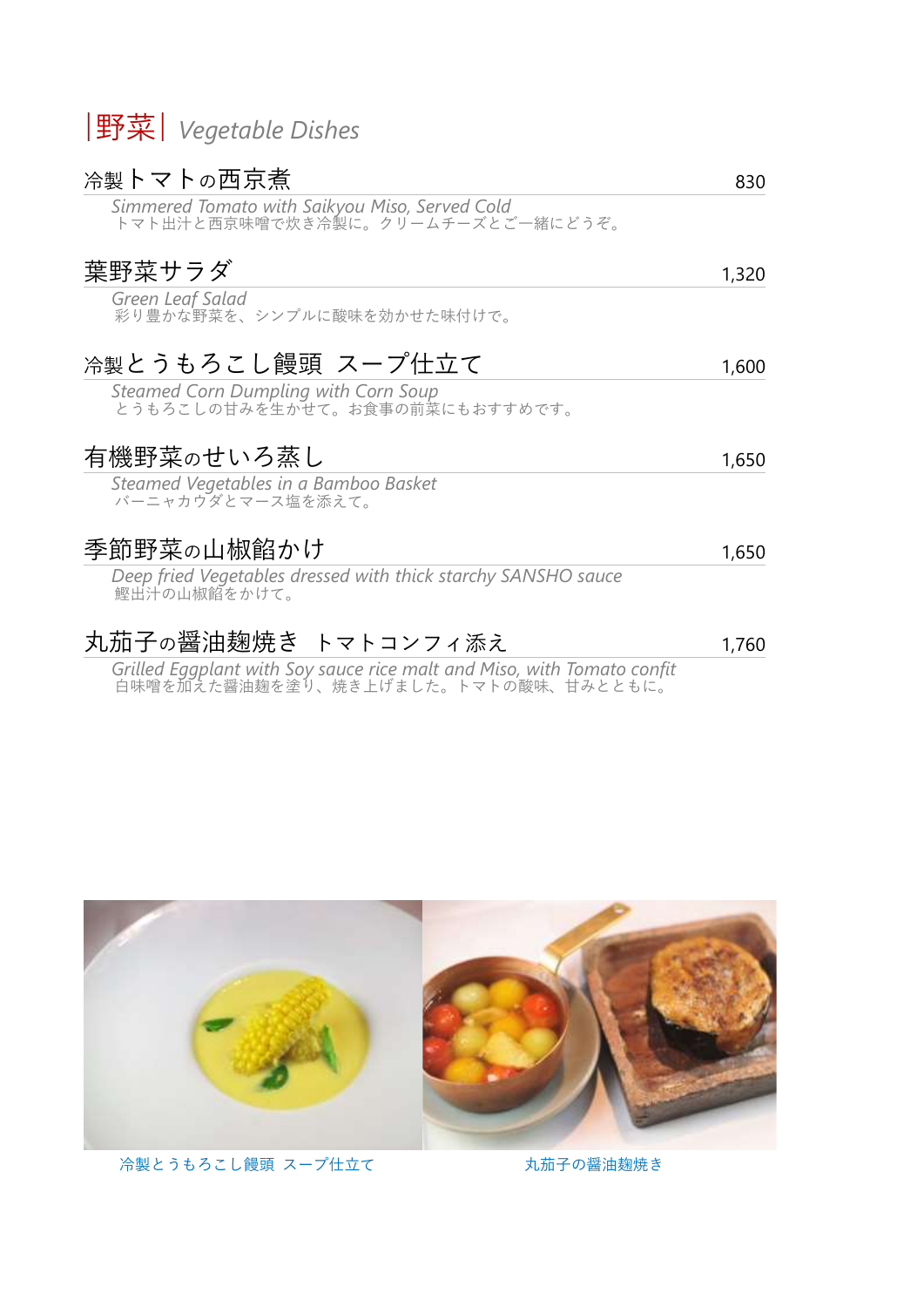## |自家製豆腐| *Homemade tofu*

| 生湯葉と出汁ジュレ                                                               | 660   |
|-------------------------------------------------------------------------|-------|
| Fresh Soymilk Skin and Japanese soup stock jelly<br>入荷により『雲丹と生湯葉の冷製』880 |       |
| 作りたて温豆腐                                                                 | 1,320 |
| Freshly Made Warm Creamy Tofu<br>温かぐクリーミーな豆腐です                          |       |
| 作りたて厚揚げ豆腐                                                               | 1,100 |
| Freshly Made Deep Fried Tofu<br>揚げたてを生姜醤油でお召し上がりください                    |       |
|                                                                         |       |
|                                                                         |       |
| 炭火焼き  Charcoal grilled                                                  |       |

選りすぐりの素材そのものの"旨み"を損なうことなく、炭火で焼く

| 高知はちきん地鶏 藁焼き~薬味とポン酢で~ |                                           | 120 g 2,530 |  |
|-----------------------|-------------------------------------------|-------------|--|
|                       | HACHIKIN Chicken from KOCHI 仕上げに藁で香りを加えます |             |  |

### 鹿児島知覧鶏 黒焼き 120g 1,540

*CHIRAN Chicken, chewy* 肉身が強く、非常に強い歯ごたえが特徴的

| 黒毛和牛ゃ褐毛等ょり厳選                                                 | 別紙メニューをご参照ください |
|--------------------------------------------------------------|----------------|
| Selected Japanese Black Beef and Red Cattle 各地より厳選してご用意いたします |                |

- イベリコ豚 ベジョータ 120g 3,080
	- *Iberian Pork "BELLOTA"* ドングリの森で放牧され育った最高ランクのイベリコ豚
- 

*"TSUKUNE" Chicken Meatball* 大根おろしと温泉卵をのせてお召し上がりください

| 天使海老 西京漬け焼き |  | 440 |
|-------------|--|-----|
|-------------|--|-----|

*Prawn, Marinated in Miso* 1尾をそのまま、西京味噌で漬け込みました

アラカルトにてご注文のお客様には、先付け(¥880)をご提供しております ●We have a cover charge of 880 yen per person, includes a small appetizer of the day. ●表示価格は全て税込みです All prices include 10% sales tax.

#### つくね 2ケ 1,210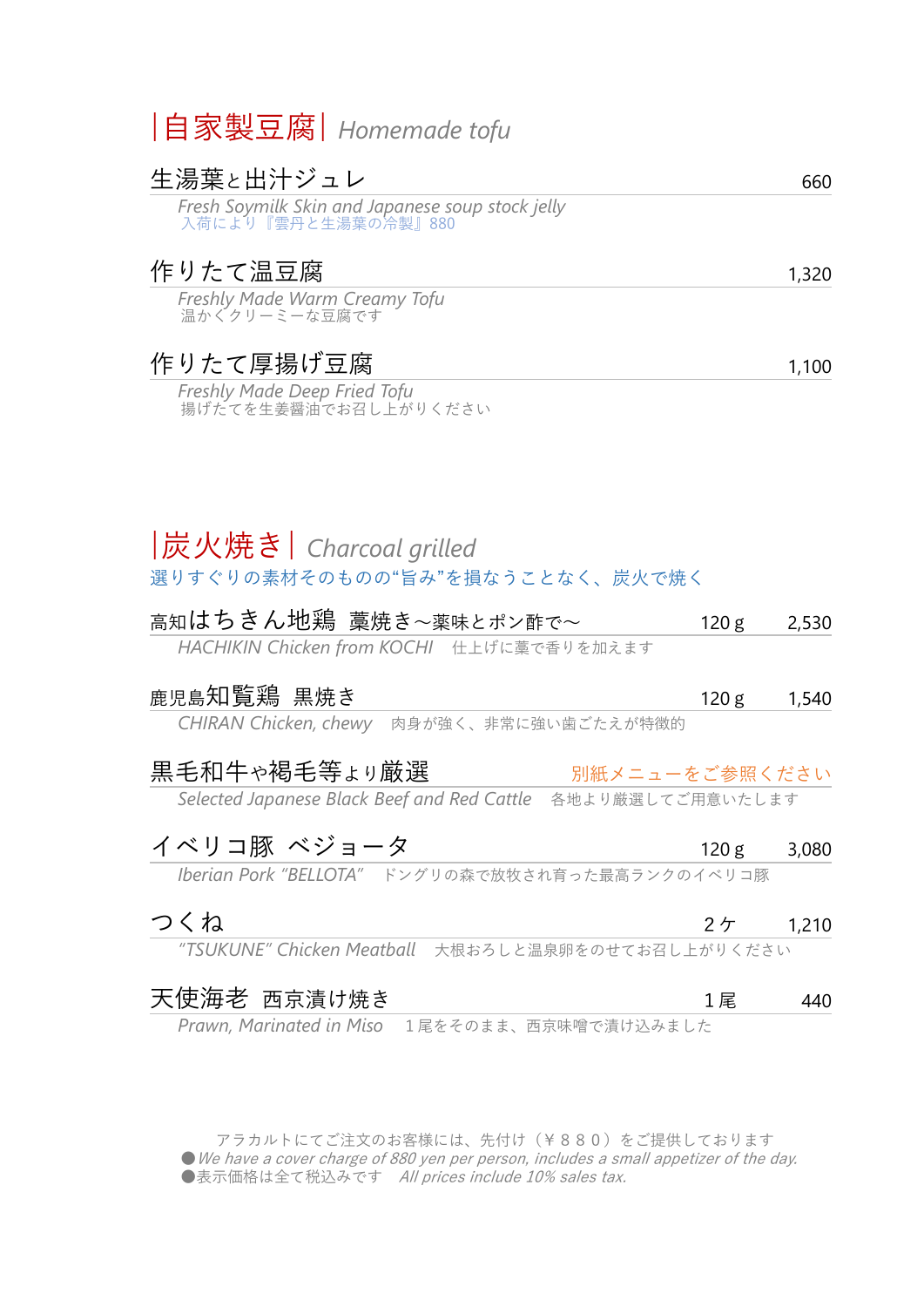



■鱧の天麩羅と旬野菜 インディング 真鯛の燻製と2種のセロリサラダ

|逸品| *Side Dishes*

| じゃこ葱豆腐                                                                      | 990   |
|-----------------------------------------------------------------------------|-------|
| Tofu with young sardines and spring onion<br>カリカリに揚げたじゃこと、青葱、焦がし醤油をかけた定番の一品 |       |
| 真鯛の燻製と2種のセロリサラダ                                                             | 1,650 |
| Smoked Seabream and 2kinds Celery Salad<br>冷燻した真鯛とセロリのあっさりとしたサラダ            |       |
| 鱧の天麩羅と旬野菜 干し豆腐麺                                                             | 1,870 |
| Pike Conger and Vegetable Tempura with Tofu Noodles<br>ヘルシーな干し豆腐麺を土佐酢でさっぱりと |       |
| 小海老とアボカドの肉味噌グラタン                                                            | 1,980 |
| Shrimp and Avocado Gratin<br>熱々をご提供します                                      |       |
| 肴と珍味  Japanese delicacies recommended with sake                             |       |
| 生からすみ                                                                       | 1,430 |
| Fresh Mullet Roe 長崎名産ボラの卵の塩辛は、希少な手作り生タイプです                                  |       |
| クリームチーズの味噌漬け                                                                | 770   |
| Cream Cheese, Marinated in Miso 醪味噌に2週間漬け込んだクリームチーズ                         |       |
| 燻製明太子                                                                       | 880   |
| Smoked Spicy Cod Roe 火を入れず燻した、燻製の風味をお楽しみください                                |       |
| カマンベールチーズの藁焼き                                                               | 990   |
| Straw Grilled Camembert Cheese 蜂蜜と山椒の塩漬けを添えて                                |       |
| 珍味の盛り合わせ                                                                    | 1,870 |

*Assorted Japanese Delicacies*